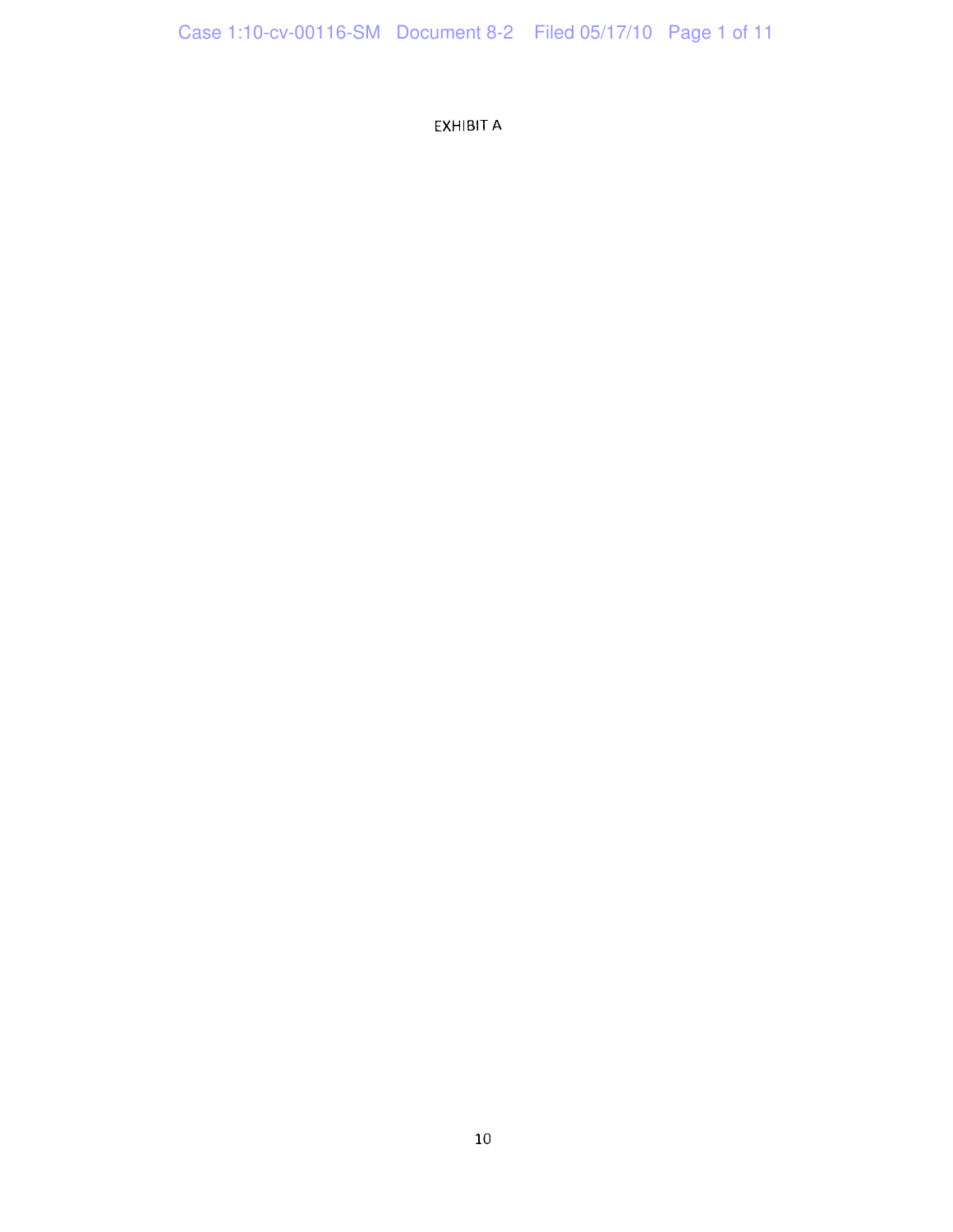Custom Ash Wood Bats - Maple Wooden Bat **here** has him and the *fluid of the Mwandablobais conflession* woodbals html





- 
- 
- 
- 
- 
- 
- 
- -
	-
- 
- 
- 
- 
- 
- 
- 
- 
- 
- 
- 
- Manny Ramirez Ricky Weeks Jim Kavourias
- Eric Chavez Matt Kata Jeremy Brown
- Pat Burrell Gabe Kapler Alex Cintron
- Ryan Howard Greg Jacobs Jason Strokes
- Jermaine Dye Eric Munson Ronnie Merrill
- Frank Thomas Delmon Young Jason Repko
- Tony Clark Brian Anderson John Baker
- Nick Swisher Conor Jackson Tony Dello
- Dan Johnson Josh Wilson Reggie Abercrombie
- Shin Soo Choo Clint Barmes Dan Uggla
- Mark Ellis Josh Willmgham • **And Many Other Players**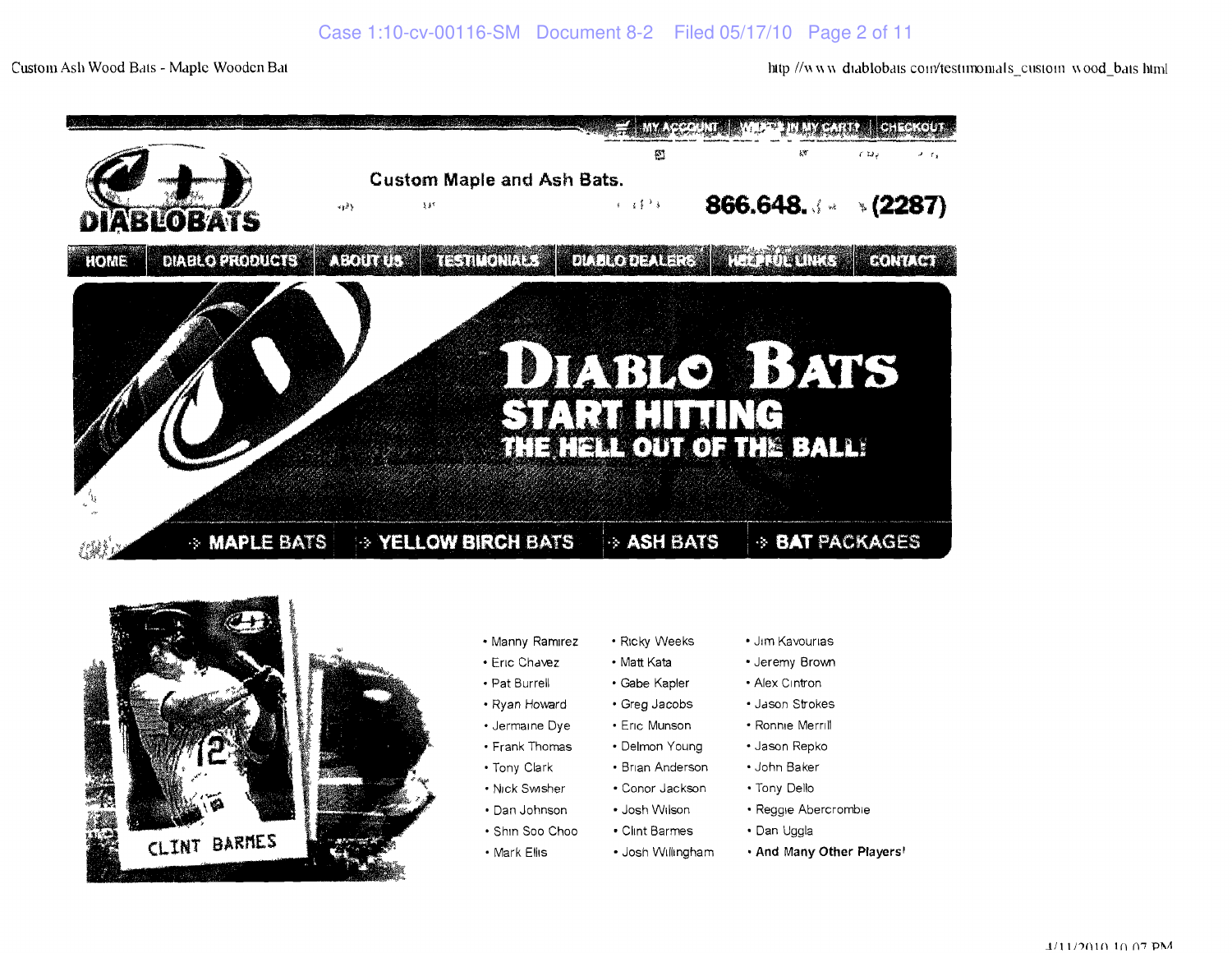**Guys,** 

#### **Romeo,**  "The bats felt great, they are some of the highest quality bats I have used My first game using Ihem my teammates for future orders " I went 3-4 with a 2B,3B, and a HR I have to say that these are the best **Diablo Bats,**  "The bats look great I am referring you to some of I just had to write to say thanks You guys

bats I have felt since I started playing Great job guys"

(Florida Marlins AA)

## **Romeo,**

"Great bats I got 2 hits my first time using them They have a overall great feel Thanks"

> ' (Colorado Rockies)

# **My Good Friend,**

" I used the first 2 bats ordered from BB and mu say that they are top quality bats made by peopl who know and love bats as much as we do who know that our bat is our tool of our trade The Bell nob that is offered is super I have at one time or another, used almost every bat made and the bats from BB are amongst the best Keep up the good wark and as the ward spreads you will be with the best of them I plan on ordering more bats in the near future, as I feel that I have found my bat supplier for keeps Thank you for your integrity and a great bat "

|           |                                                                             | (NABA)                                                                                       |
|-----------|-----------------------------------------------------------------------------|----------------------------------------------------------------------------------------------|
|           | I meet you in Cooperstown NY at a NABA National<br>wood baseball tournament |                                                                                              |
|           | Your product is out of this world I used your R40<br>in the finals at       | Diablo.                                                                                      |
|           | Cooperstown NY my first swing with the maple                                |                                                                                              |
|           | drove a ball way over the left                                              | Romeo thanks for taking the time to talk to me on                                            |
|           | field screen at Double Day Stadium I want to                                | the phone I know I was a bit of a pain in the $a\#$ %                                        |
|           | Thank You for coming to Cooperstown and letting                             | but bats are expensive and I just wanted to know                                             |
|           | us buy such a great baseball bat Keep up the                                | what I was getting Having you explain the process                                            |
|           | Great work and Lots of luck with your business                              | of how you make your bats, and the work that<br>goes into each model showed me that you care |
|           | (Tri-State Titans 18A, Back-to-Back)                                        | about your customers   will recommend your                                                   |
|           | National NABA Tournament Champions)                                         | product to the rest of my team                                                               |
| ust<br>le |                                                                             | (Independent League)                                                                         |
|           | Diablo.                                                                     |                                                                                              |
| ្តា       |                                                                             |                                                                                              |

(Independent league)

**Dear Romeo,** 

I used one of your bats at a naba tournament a few weeks ago and it was the hardest wood bat I have ever used I have ordered several other bats since and they all hit the same Thanks for making such a great product and I will do my best to spread the word

(Independent League)

### **To Whom It May Concern,**

I just received your bat on Monday and the thing rocks I took it to the cages and can not wait to play on Sunday You II be hearing from me real soon for a larger order Thanks'

delivered two weeks earlier then you said and I love the way they look I hope you don't mind, but I put the bats you sent me on a scale to see if they were the weight I ordered and they were off by less then 02 oz That goes to show that you guys

deliver what you promise Thanks'

(NABA)

(Independent league)

**Rome,** 

**Romeo,**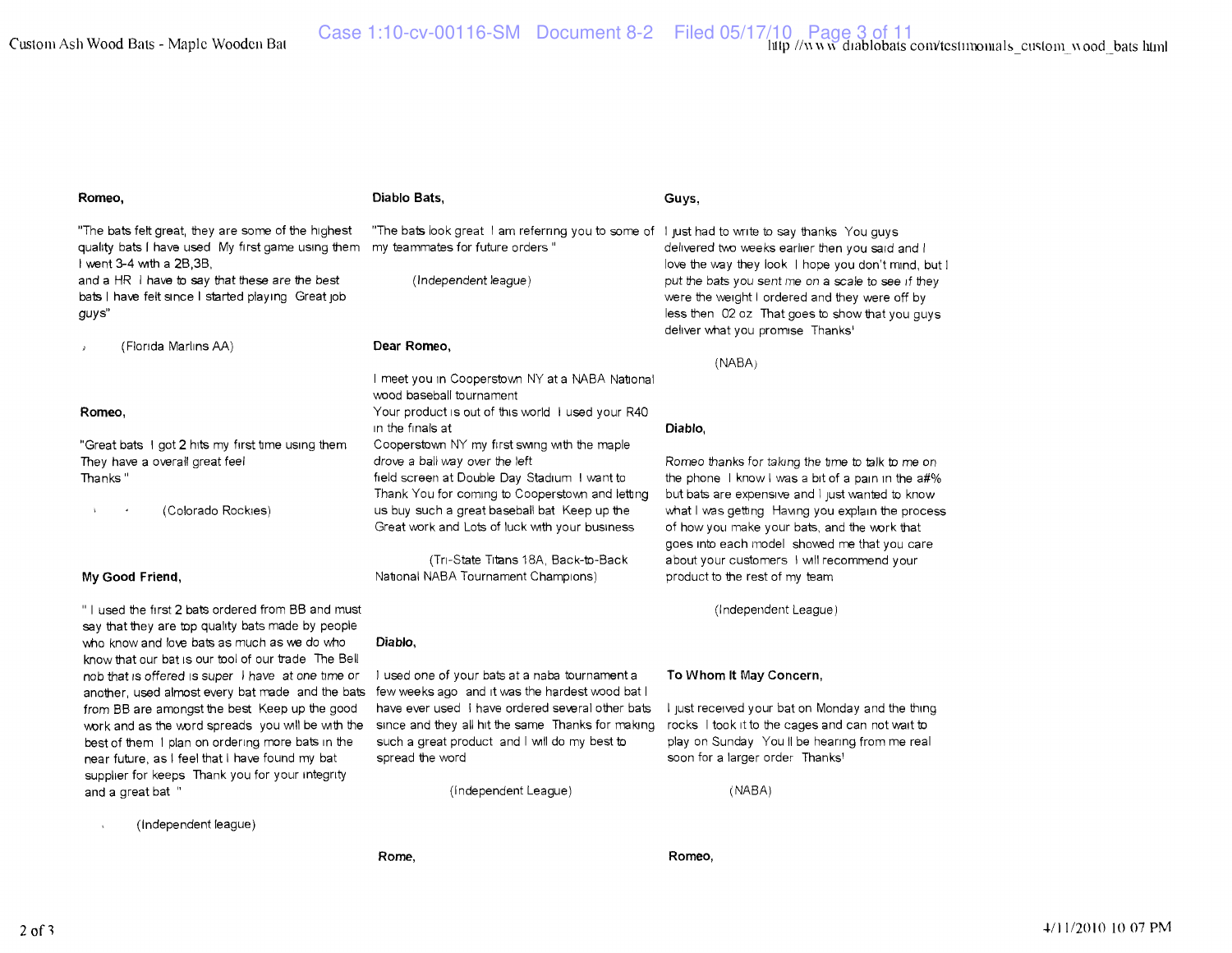Custom Ash Wood Bats - Maple Wooden Bat



## Custom Wooden Maple Bats and Ash Wood Bats All Diablo Bats are Laser Engraved at No Extra Charge.

 $\left\vert \mathbf{v}\right\vert$  .  $\vert$   $\vert$  $\mathcal{A}$ ļ  $\mathbf{I}$ 

Redistribution of any of the contents is prohibited without prior written consent  $\otimes$  2007 All Rights Reserved

Tel: 460 464 1+05 Fax: 480 464 1188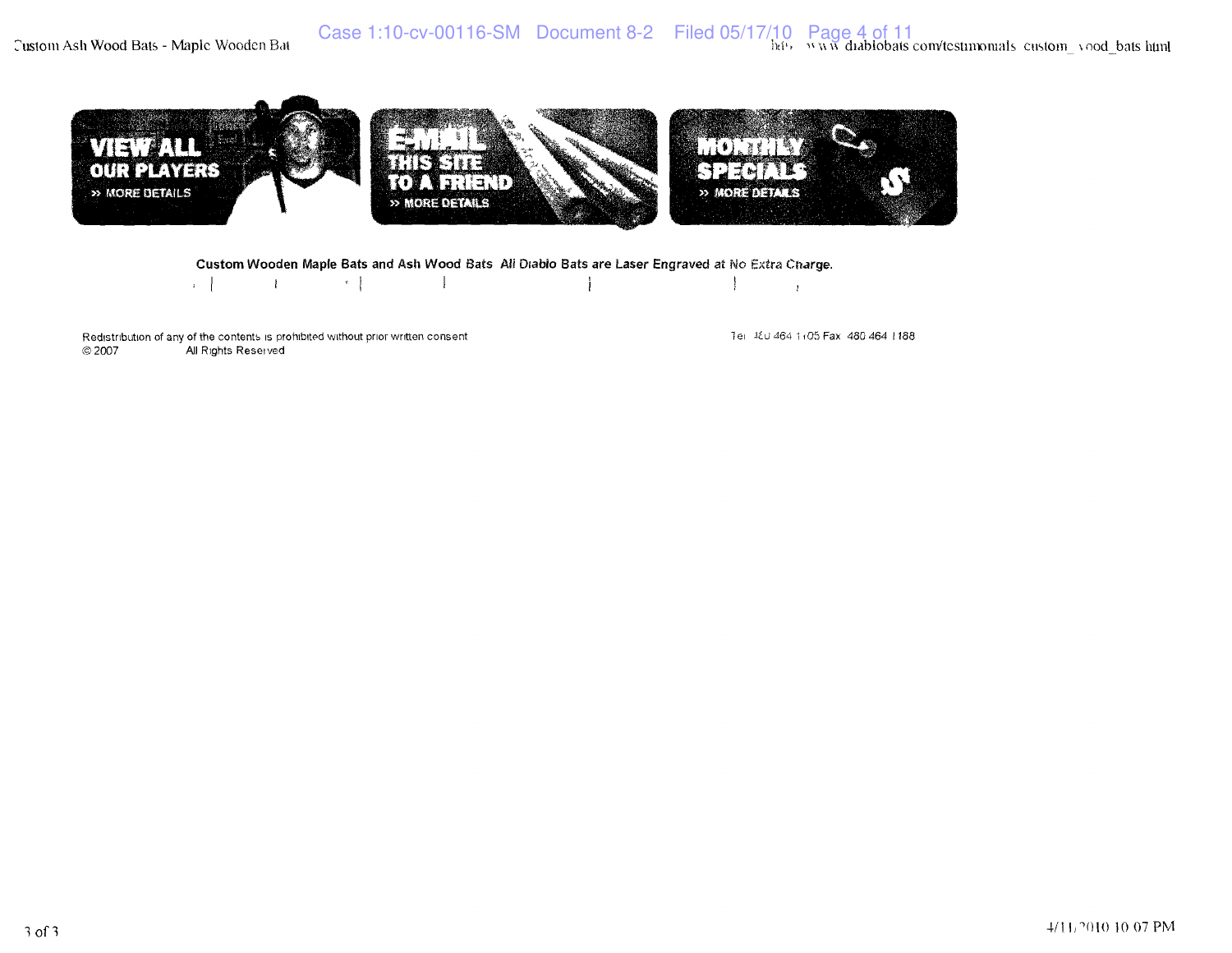



- Manny Ramirez
- Eric Chavez
- Pat Burrell
- 1 Ryan Howard
- Jermaine Dye
- Frank Thomas
- Tony Clark
- Nick Swsher
- Dan Johnson • Josh Wilson
- Shin Soo Choo • Clint Barmes
- Mark Ellis > Josh Willmgham
- •Jeremy Brown
	- Alex Cintron
- Jason Strokes
	- Ronnie Merrill
	- Jason Repko
- Reggie Abercrombie
- Dan Uggla
- • **And Many Other Players!**

# Gabe Kapler Greg Jacobs

Ricky Weeks Matt Kata

 Eric Munson Delmon Young Brian Anderson Conor Jackson

- 
- John Baker
- Tony Dello
-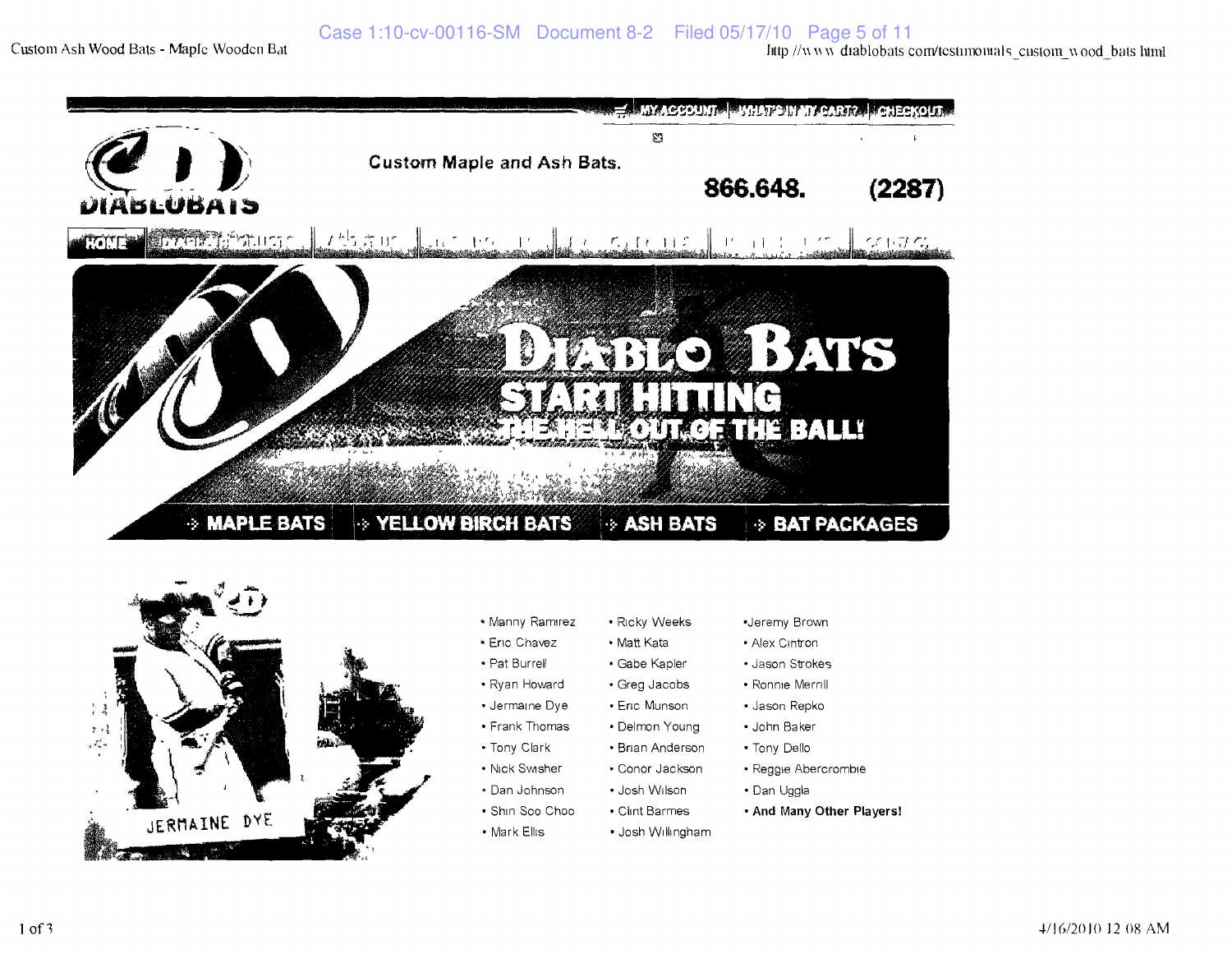Custom Ash Wood Bats - Maple Wooden Bat Case 1:10-cv-00116-SM Document 8-2 Filed 05/17/ftஇ://<del>Rฉ</del>gai®b&bail.com/testinxmiais\_custom\_wood\_bats.html

| Romeo,                                                                                                    | Diablo Bats,                                                                                       | Guys,                                                                                                  |
|-----------------------------------------------------------------------------------------------------------|----------------------------------------------------------------------------------------------------|--------------------------------------------------------------------------------------------------------|
| "The bats felt great, they are some of the highest                                                        | "The bats look great, I am referring you to some of I just had to write to eny thanks. You guys    |                                                                                                        |
| quality bats I have used. My first game using them                                                        | my teammates for future orders."                                                                   | delivered two weeks earlier then you said and I                                                        |
| I went 3-4 with a 2B.3B.                                                                                  |                                                                                                    | love the way they look. I hope you don't mind, but I                                                   |
| and a HR. I have to say that these are the best<br>bats I have felt since I started playing. Great job    | (Independent league)                                                                               | put the bats you sent me on a scale to see if they                                                     |
| guys".                                                                                                    |                                                                                                    | were the weight i ordered and they were off by<br>less then .02 oz. That goes to show that you guys    |
|                                                                                                           |                                                                                                    | deliver what you promise. Thanks!                                                                      |
| (Florida Marlins AA)                                                                                      | Dear Romeo,                                                                                        |                                                                                                        |
|                                                                                                           |                                                                                                    | (NABA)                                                                                                 |
|                                                                                                           | I meet you in Cooperstown NY at a NABA National                                                    |                                                                                                        |
|                                                                                                           | wood baseball tournament                                                                           | .                                                                                                      |
| Romeo,                                                                                                    | Your product is out of this world. I used your R40                                                 |                                                                                                        |
|                                                                                                           | in the finals at                                                                                   | Diablo,                                                                                                |
| "Great bats, I got 2 hits my first time using them.                                                       | Cooperstown NY my first swing with the maple                                                       |                                                                                                        |
| They have a overall great feel                                                                            | drove a ball way over the left.                                                                    | Romeo, thanks for taking the time to talk to me on                                                     |
| Thanks"                                                                                                   | field screen at Double Day Stadium. I want to                                                      | the phone. I know I was a bit of a pain in the a#%.                                                    |
| (Colorado Rockies)                                                                                        | Thank You for coming to Cooperstown and letting<br>us buy such a great baseball bat. Keep up the   | but bats are expensive and I just wanted to know<br>what I was getting. Having you explain the process |
|                                                                                                           | Great work and Lots of luck with your business.                                                    | of how you make your bats, and the work that                                                           |
|                                                                                                           |                                                                                                    | goes into each nibdel, showed me that you care                                                         |
|                                                                                                           | (Tri-State Titans 18A, Back-to-Back)                                                               | about your customers. I will recommend your                                                            |
| My Good Friend,                                                                                           | National NABA Tournament Champions)                                                                | product to the rest of my team.                                                                        |
| "I used the first 2 bats ordered from BB and must                                                         |                                                                                                    | (Independent League)                                                                                   |
| say that they are top quality bats made by people                                                         |                                                                                                    |                                                                                                        |
| who know and love bats as much as we do who                                                               | Diablo.                                                                                            |                                                                                                        |
| know that our bat is our tool of our trade. The Bell                                                      |                                                                                                    |                                                                                                        |
| nob that is offered is super. I have, at one time or<br>another, used almost every bat made, and the bats | I used one of your bats at a naba tournament a<br>few weeks ago, and it was the hardest wood bat I | To Whom it May Concern,                                                                                |
| from BB are amongst the best. Keep up the good                                                            | have ever used, i have ordered several other bats                                                  | I just received your bat on Monday and the thing                                                       |
| work and as the word spreads, you will be with the                                                        | since and they all hit the same. Thanks for making                                                 | rocks. I look if it, the cages and can not wait to                                                     |
| best of them. I plan on ordering more bats in the                                                         | such a great product, and I will do my best to                                                     | play on Sunday You'll be hearing from me real                                                          |
| near future, as I feel that I have found my bat                                                           | spread the word                                                                                    | soon for a larger order. Thanks!                                                                       |
| supplier for keeps. Thank you for your integrity                                                          |                                                                                                    |                                                                                                        |
| and a great bat."                                                                                         | (Independent League)                                                                               | (NASA)                                                                                                 |
| (Independent league)                                                                                      |                                                                                                    |                                                                                                        |
|                                                                                                           |                                                                                                    | Romeo.                                                                                                 |
|                                                                                                           |                                                                                                    |                                                                                                        |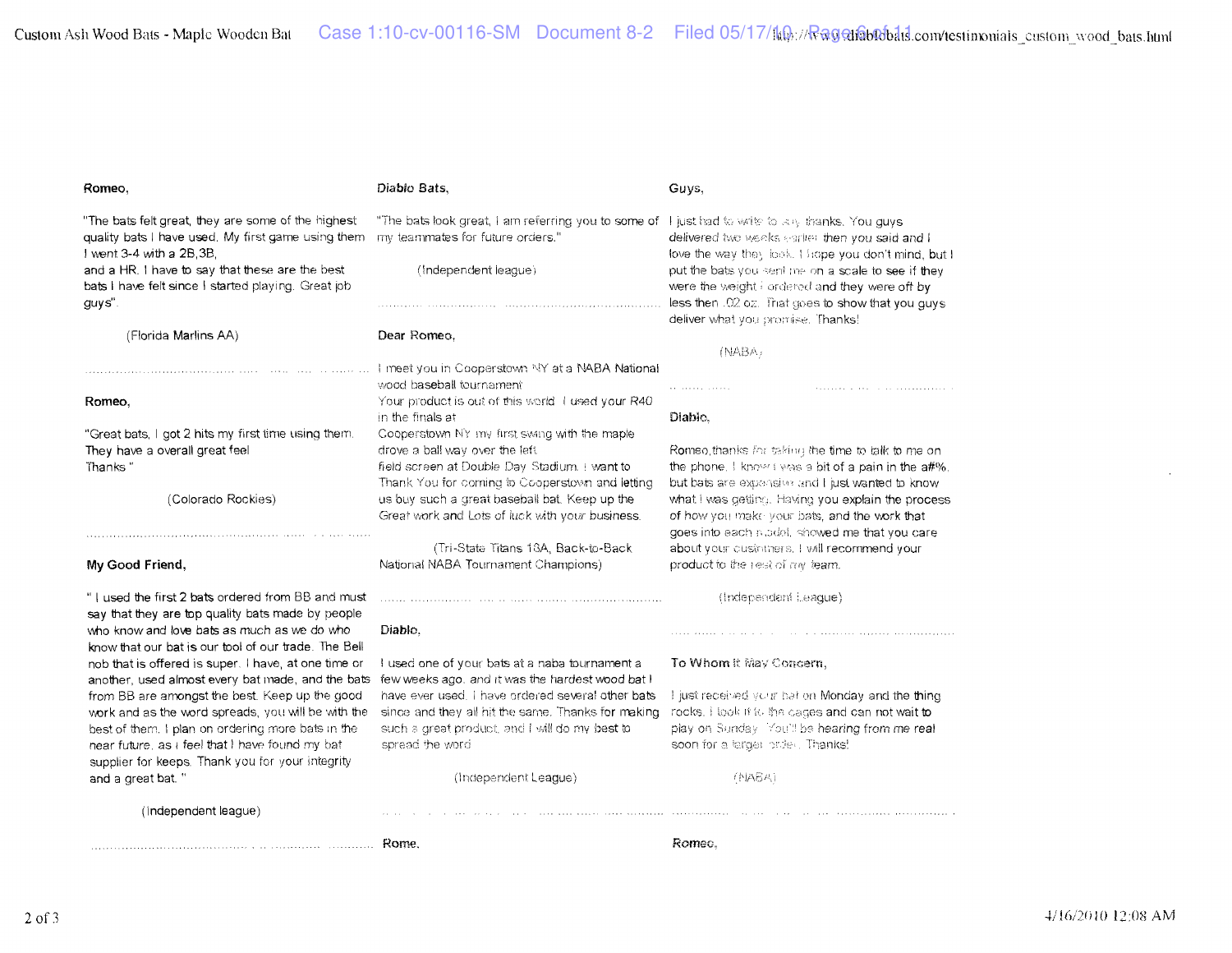Custom Ash Wood Bats - Maple Wooden Bat



Custom Wooden Maple Bats and Ash Wood Bats All Diablo Bats are Laser Engraved at No.1 31 Calarge Ì

Redistribution of any of the contents is prohibited without prior written consent.  $@2007$ All Rights Reserved

(15 Fax 430 464 1168)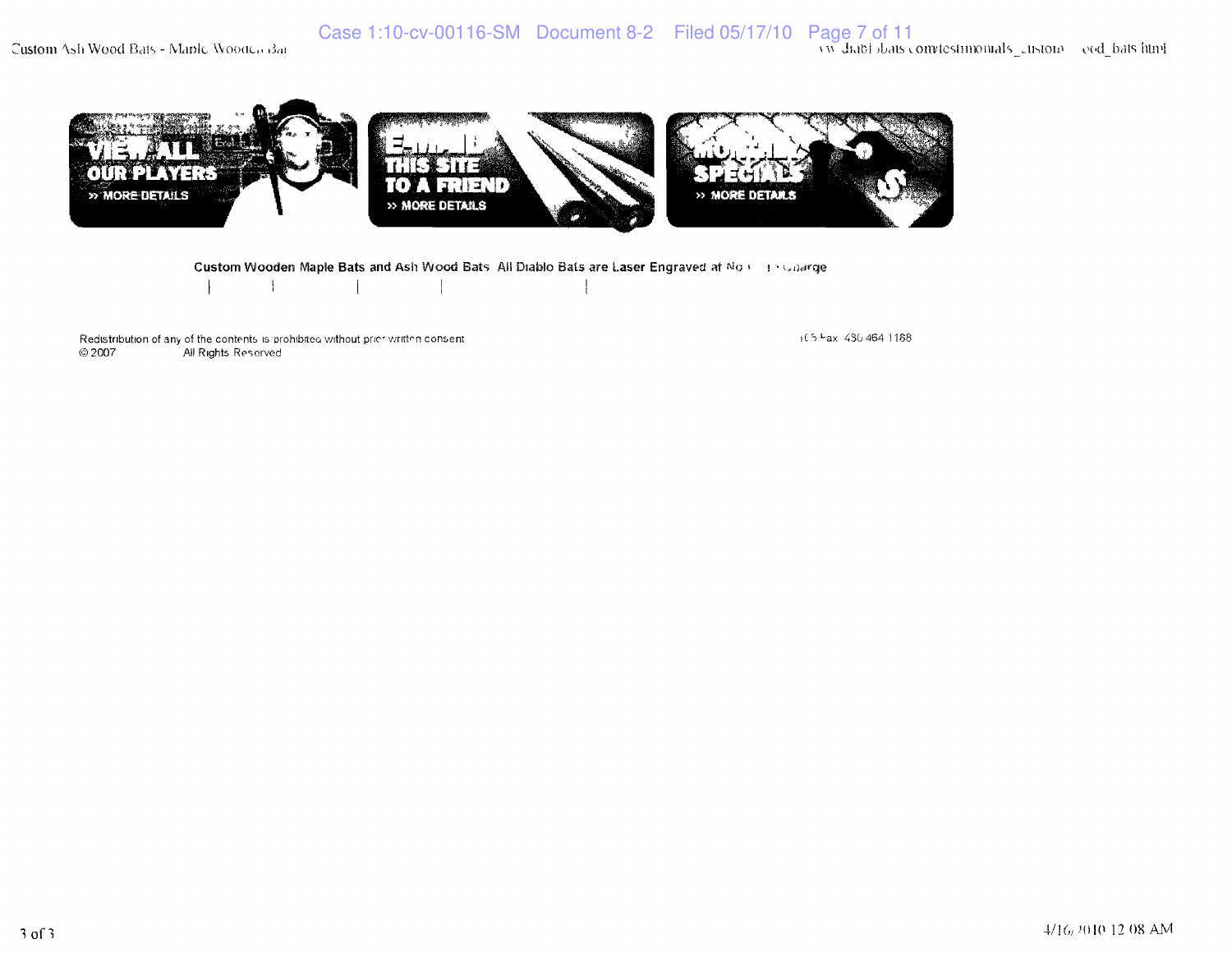This is Google's cache of 2010 22 41 07 GMT The

could have changed in the meantime

 $\mapsto$  B a of the page as it appeared on Apr 7  $\mathfrak{t}_1$  .

These terms only appear in links pointing to this page http www diablobats com testimonials stasted wood bats html

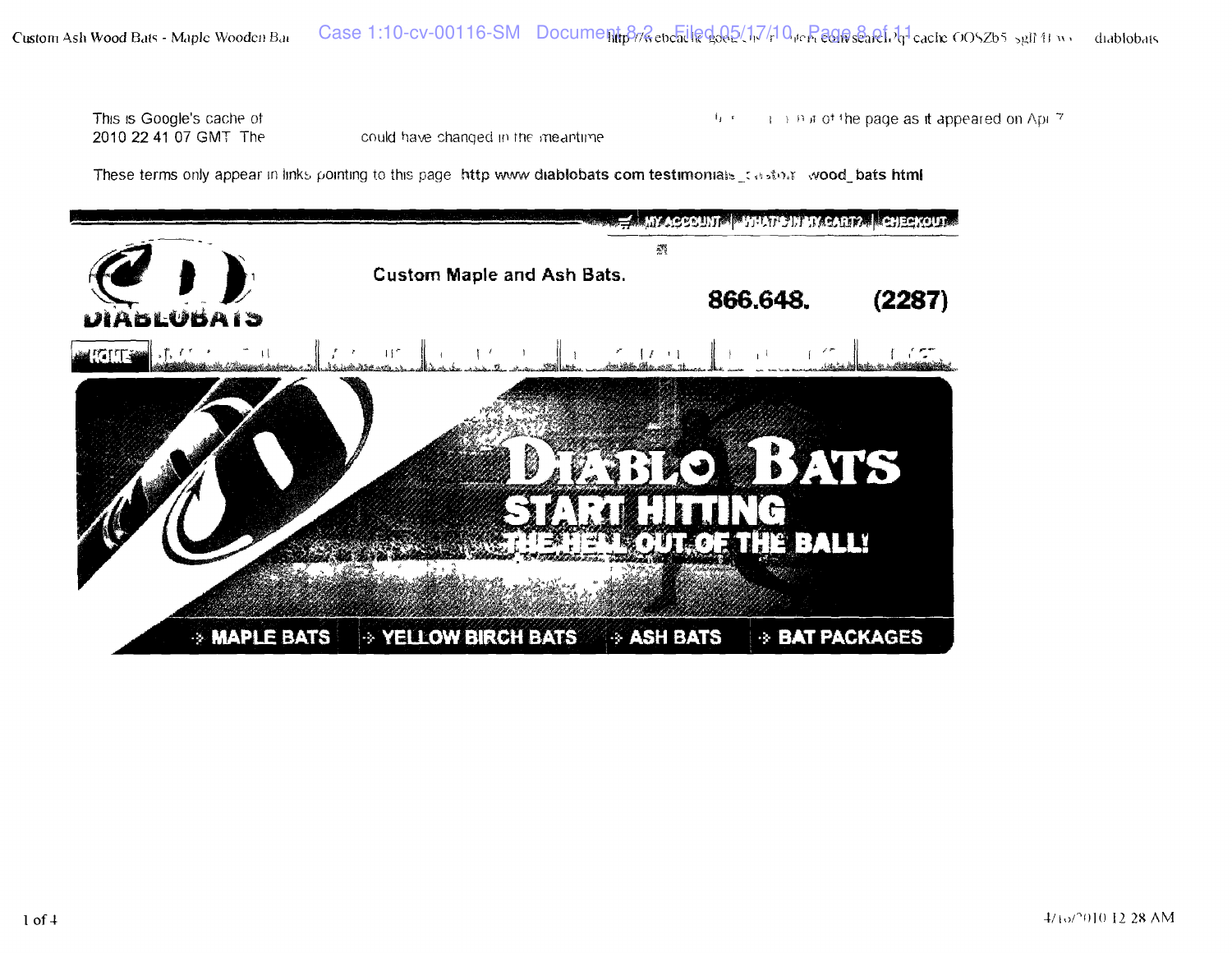

|  | • Manny Ramirez | • Ricky Weeks |  |
|--|-----------------|---------------|--|
|--|-----------------|---------------|--|

• Matt Kata

• Eric Munson »

- Eric Chavez
- » <sup>p</sup> at Burrell
- Ryan Howard
- Jermame Dye
- Frank Thomas
- Tony Cidrk
- Nick Swisher
- > Dan lonnson
- bhir Sue Choo
- $M_{B}$   $K \to 0.4$
- $\gamma^{-+} \longrightarrow N$  out as \* Jorn n Blown
- Gabe Kapler " IPAL ntrun
- Greg Jacobs I Hason Strokes
	- <sup>1</sup>->nnie Merrill
- Delmon Young and son Pepko
- Brian Anderson Inhe Baker
- Conor Jackson n Pcir
- Josh Wilson K KANL II hercrombie
- Clint Barmes in Multa
- Josh Willingha a « in i J'ti Other Players'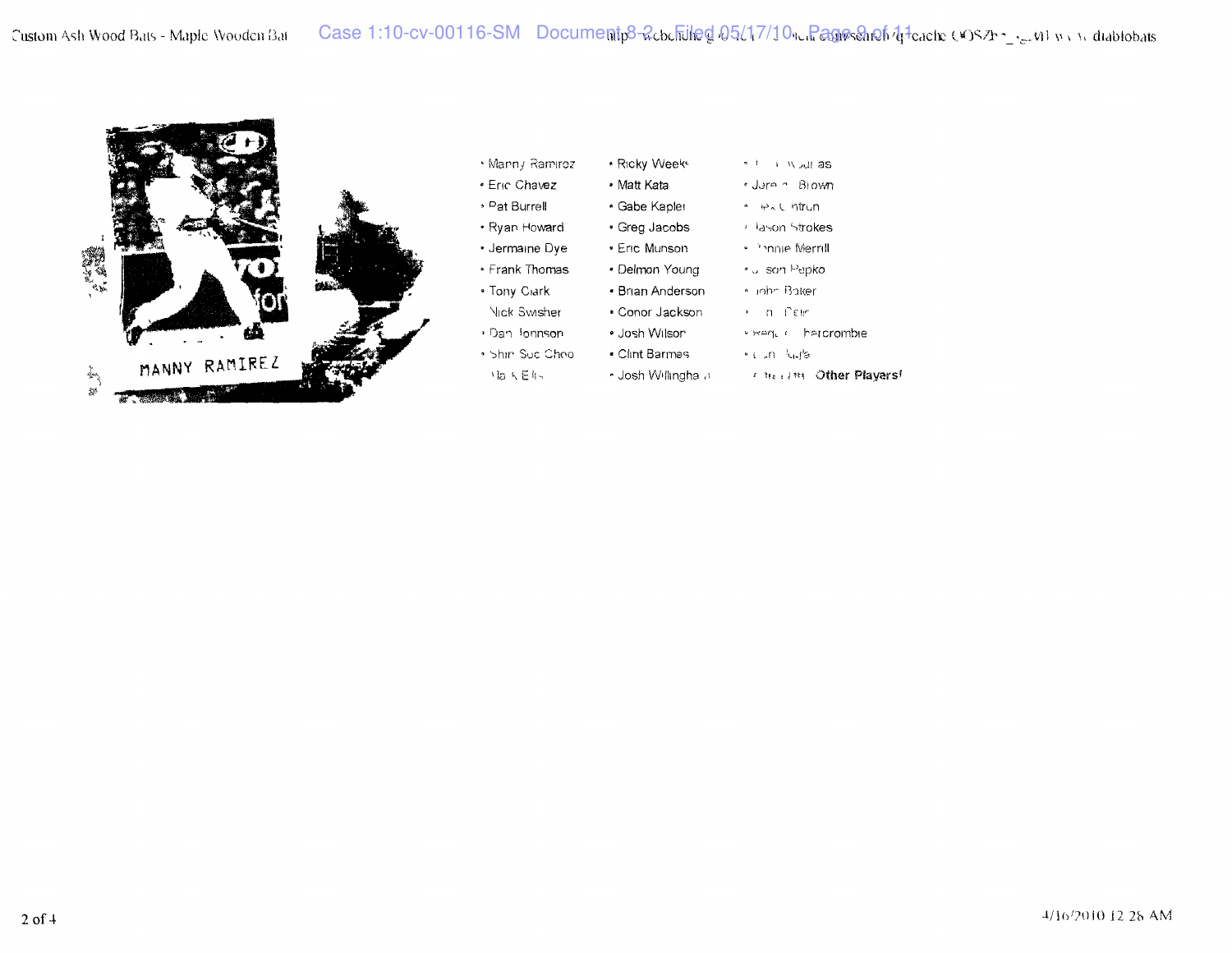| Romeo,                                                                                                                                                                                                       | Diabio Bats,                                                                                                                                                                         | Guys.                                                                                                                                                                                              |
|--------------------------------------------------------------------------------------------------------------------------------------------------------------------------------------------------------------|--------------------------------------------------------------------------------------------------------------------------------------------------------------------------------------|----------------------------------------------------------------------------------------------------------------------------------------------------------------------------------------------------|
| "The bats felt great, they are some of the highest<br>quality bats I have used. My first game using them<br>I went 3-4 with a 2B, 3B,                                                                        | "The bats look great I am referring you to some of I just had to $v_0$ in the conditional shoulding<br>my teammates for future orders."                                              | delivered map make the lingthen you said and I<br>love the way may look it hope you don't mind, but I                                                                                              |
| and a HR I have to say that these are the best<br>bats I have felt since I started playing. Great job<br>guys"                                                                                               | (Independent league)                                                                                                                                                                 | put the bats you lent us can a scale to see if they<br>were the worght in nine of and they were off by<br>less then Otrou. That does to show that you guys<br>deliver what models not an infhanks! |
| (Florida Marlins AA)                                                                                                                                                                                         | Dear Romeo,                                                                                                                                                                          |                                                                                                                                                                                                    |
|                                                                                                                                                                                                              | meer ou in Coopersmicht and till CA National<br>violi saseball tournament                                                                                                            | $e^{-\frac{1}{2}}e^{\frac{1}{2}+\frac{1}{2}S}$                                                                                                                                                     |
| Romeo.                                                                                                                                                                                                       | on or duct is out of fris hands the liveour (+4).<br>in the linais at                                                                                                                | Diablo                                                                                                                                                                                             |
| "Great bats, I got 2 hits my first time using them.<br>They have a overall great feel<br>Thanks"                                                                                                             | Cooperstown NY mir first thing with the maple<br>drove a ball way over the left<br>field screen at Double Day I Aagrun Elivantito<br>Thank You for coming to Cooperstown and letting | Romeo, diablished and the time to talk to me on<br>the phone $\cdots$ and $\cdots$ is the of a pain in the a#%<br>but bats are explored on the lipst wanted to know.                               |
| (Colorado Rockies)                                                                                                                                                                                           | us buy such a great baseball bat. Keep up the<br>Great work and Lots of luck with your business                                                                                      | what I was getting 1 laving you explain the process<br>of how you make woth nats, and the work that<br>goes into each of followed me that you care                                                 |
| My Good Friend,                                                                                                                                                                                              | (Tri-State Hans 13A, Back to-Back<br>National NABA Tournament Champions)                                                                                                             | about your currently in the recommend your<br>product to the internal seam                                                                                                                         |
| "I used the first 2 bats ordered nom BB and must<br>say that they are top quality bats made by people<br>who know and love bats as much as we do who<br>know that our bat is our tool of our trade. The Bell | Diablo.                                                                                                                                                                              | frided (see crogue)                                                                                                                                                                                |
| nob that is offered is super I have, at one time or<br>another, used almost every bat made, and the bats                                                                                                     | I used one of your bats at a habal purnament a<br>few weeks ago and it was the hardest wood bat I                                                                                    | To Whom it has somewhat.                                                                                                                                                                           |
| from BB are amongst the best Keep up the good                                                                                                                                                                | have ever used I have ordered several other bats                                                                                                                                     | i just received with his on Monday and the thing                                                                                                                                                   |
| work and as the word spreads, you will be with the                                                                                                                                                           | since and they all hit the same. Thanks for making<br>such a great product, and I will do my best to                                                                                 | rocks into citing the origes and can not wait to<br>play on Sunris condition hearing from me real                                                                                                  |
| best of them I plan on ordering more bats in the<br>near future as I feel that ' have found my bat                                                                                                           | spread the viord                                                                                                                                                                     | soon for electric locater. Thanks'                                                                                                                                                                 |
| supplier for keeps. Thank you for your integrity<br>and a great bat "                                                                                                                                        | (traependent sague)                                                                                                                                                                  | $W_1$ $\sim$                                                                                                                                                                                       |
| (Independent league)                                                                                                                                                                                         |                                                                                                                                                                                      |                                                                                                                                                                                                    |

Rome

Romeo.